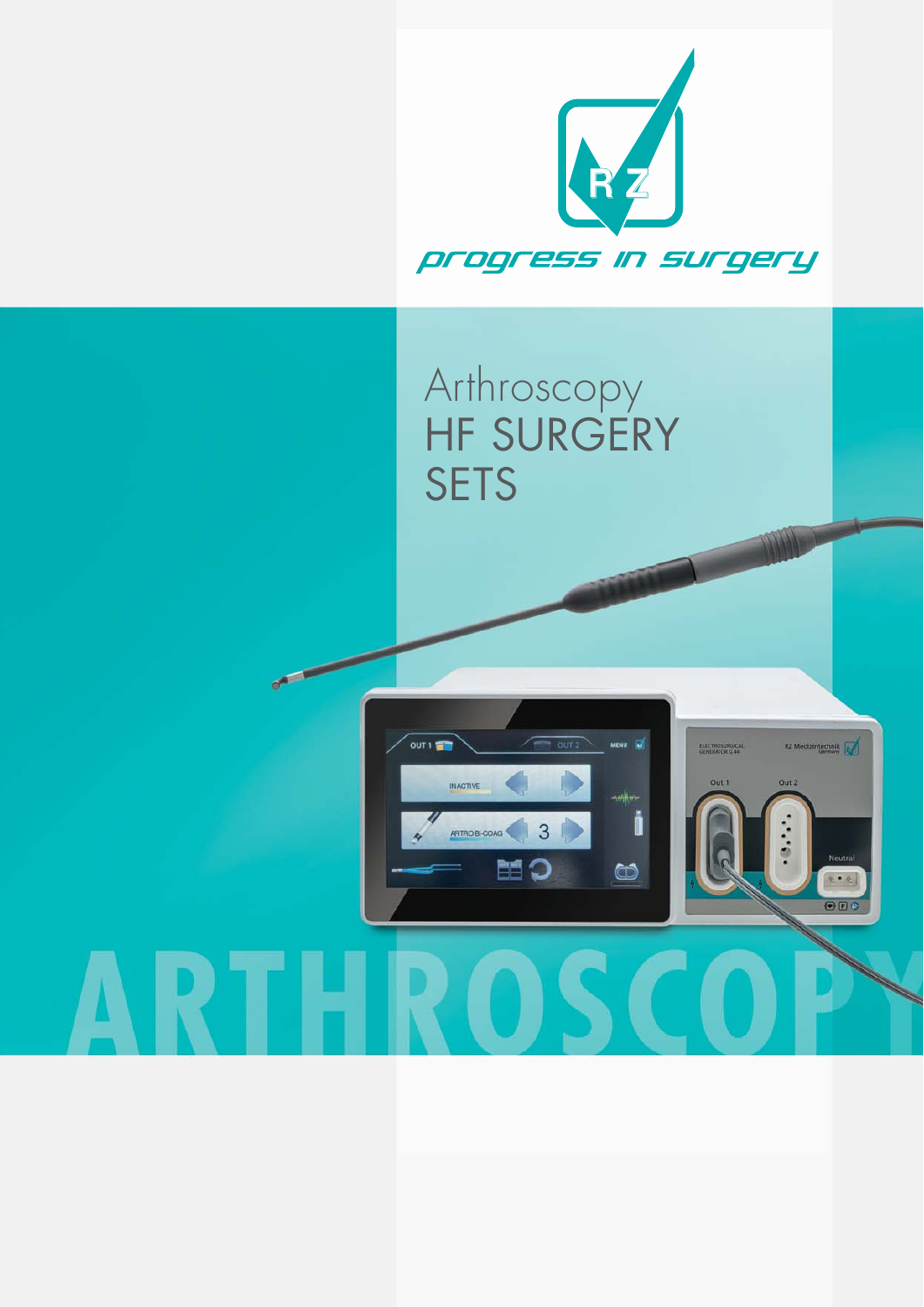# PLUG AND PLAY SMART HF SURGERY SETS

The new smart HF surgery combination consisting of G44 unit and standard arthroscopic electrodes provides a perfect variety of plugand-play modes.

By using of those plug-and-play modes, surgery becomes remarkable easy. G44 unit is excellent for bipolar and monopolar resection in the fields of arthroscopy.

It's increasing safety stops bleeding and reduces operation time.

- Plug and play connectivity makes installation and operation in Arthroscopy easy with the G44 HF device
- Automatic power regulation
- No configuration is required but can be made
- Touch display (easy handling and cleaning)
- The OR team will experience state-of-the-art HF surgery with highest simplicity for various Arthroscopic applications

Due to reusable Electrodes which can be used up to 5 times and cables for multiple use, this system convinces with a huge potential of cost savings in comparison to competitive single use products.

With it's two outputs, the G44 provides dual working, even one in monopolar and one in bipolar mode - after liquid change (OUT1 and OUT2 in combination with two footswitches). Additional, it benefits with the possibility to work with only one footswitch but two instruments at the same time: coagulating with the one pedal of the footswitch and cutting with the other.



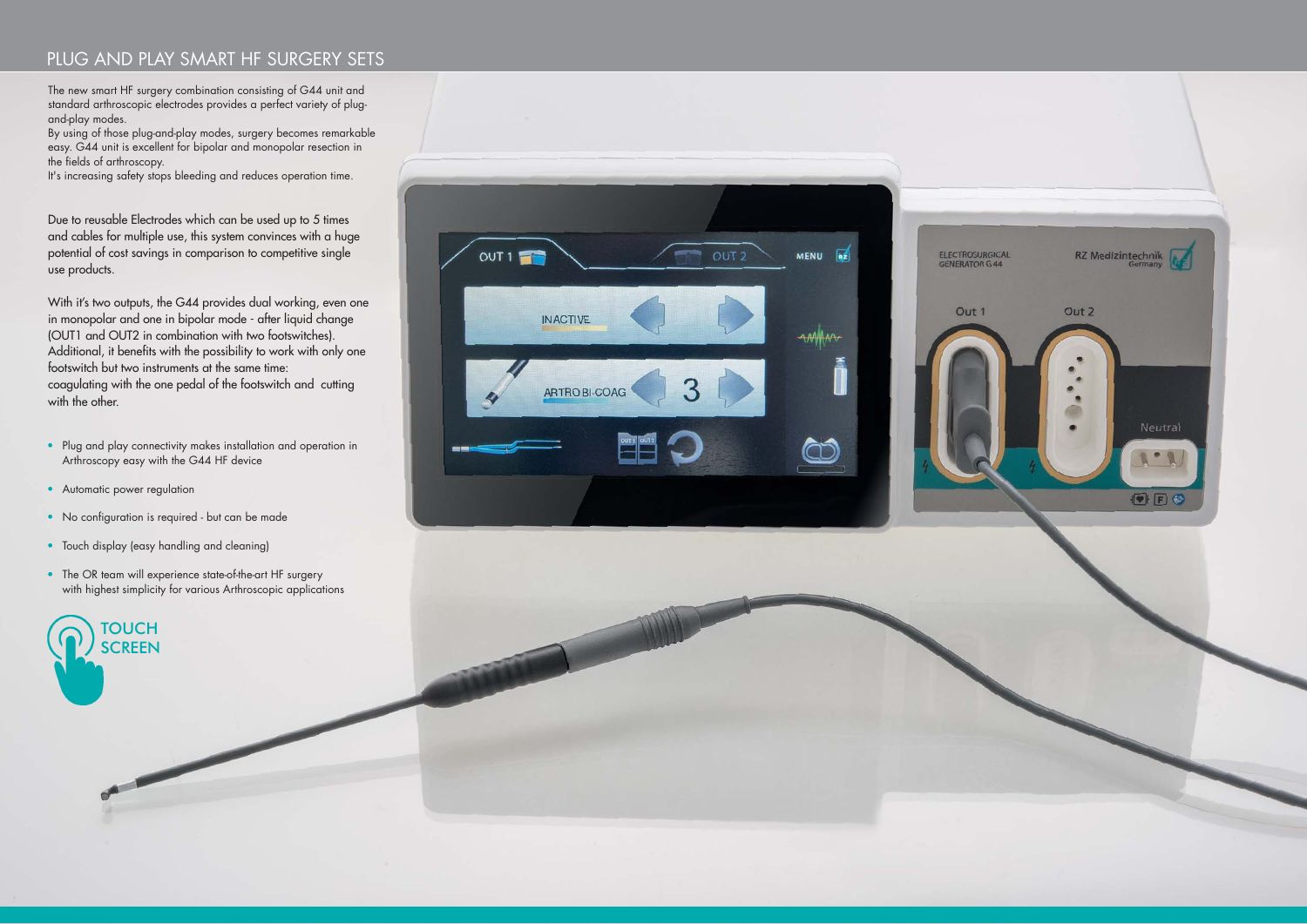





### G44 Electrosurgical Generator

• Small and versatile generator

YouTube setup and operation Video on the RZ YouTube Channel: https://youtu.be/Pr-1Er1EO8M \* also available in 110V: 700-340-420



- Pre-configured operating modes or free adjustments for special needs while operating
- Simple and intuitive handling and large touchscreen
- With Smart Device Sockets (SDS), G44 recognizes which instrument is connected and uses the appropriate settings
- Changed settings during operation are kept in memory and are recalled for the next procedure
- Bipolar and monopolar usage
- Automatic neutral electrode monitoring in Monopolar mode generator stops and signals insufficient connection



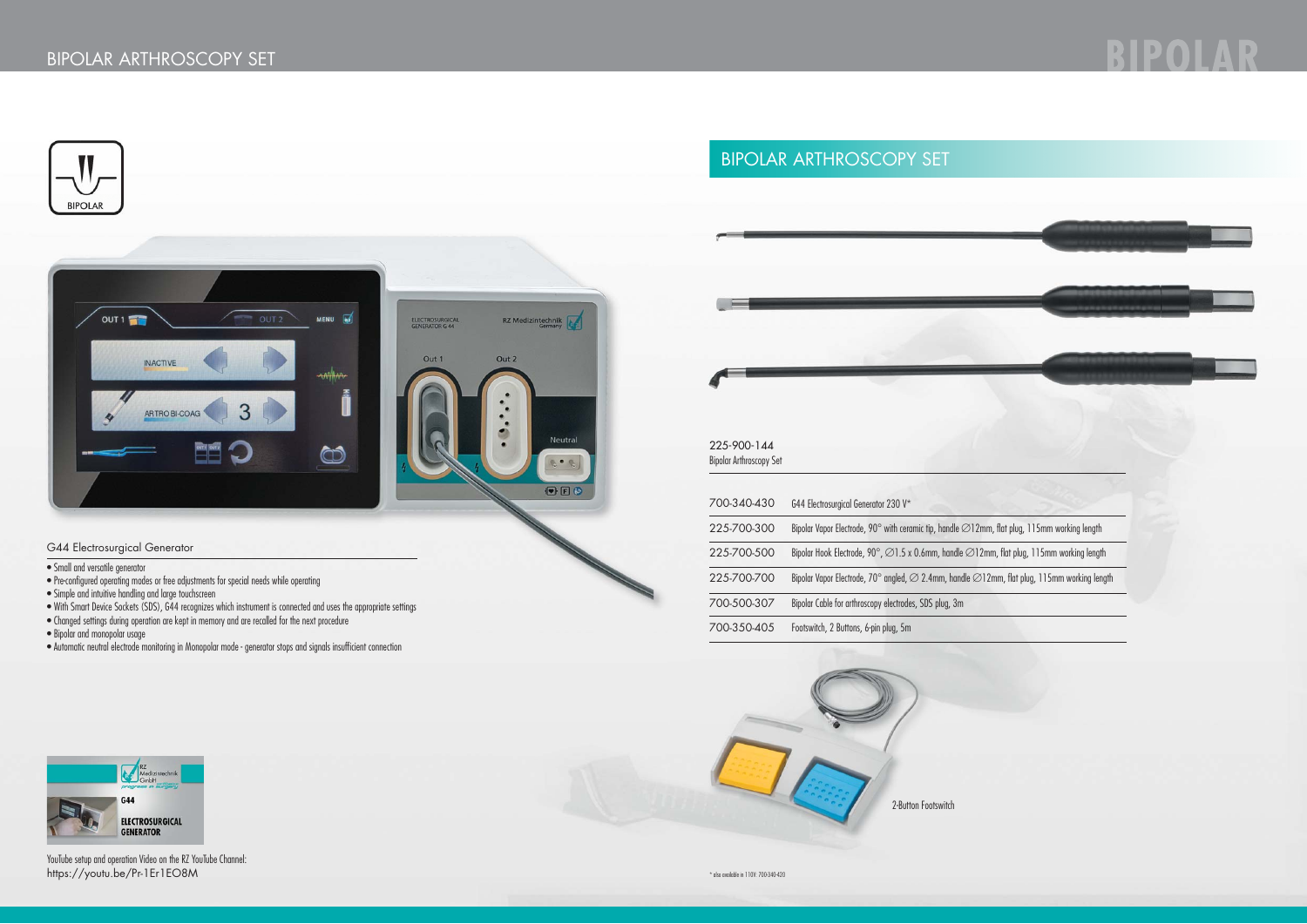

# MONOPOLAR ARTHROSCOPY SET



### G44 Electrosurgical Generator

### • Small and versatile generator

- Pre-configured operating modes or free adjustments for special needs while operating
- Simple and intuitive handling and large touchscreen
- With Smart Device Sockets (SDS), G44 recognizes which instrument is connected and uses the appropriate settings
- Changed settings during operation are kept in memory and are recalled for the next procedure
- Bipolar and monopolar usage
- Automatic neutral electrode monitoring in Monopolar mode generator stops and signals insufficient connection



| 225-900-044               |
|---------------------------|
| Monopolar Arthroscopy Set |

YouTube setup and operation Video on the RZ YouTube Channel: https://youtu.be/Pr-1Er1EO8M \* also available in 110V: 700-340-420





2-Button Footswitch Neutral Electrode with cable

| 700-340-430 | G44 Electrosurgical Generator 230 V*                                         |
|-------------|------------------------------------------------------------------------------|
| 225-720-001 | Monopolar Needle Electrode, 90 $^{\circ}$ angled, $\varnothing$ 1.5 x 0.6mm, |
| 225-720-002 | Monopolar Needle Electrode, 90 $^{\circ}$ angled, $\varnothing$ 4 x 0.6mm, 4 |
| 225-720-005 | Monopolar Palpation Electrode, 90 $^{\circ}$ angled, $\varnothing$ 1.5mm, 4m |
| 700-501-301 | Monopolar Cable, ⊘3mm female, SDS plug, 3m                                   |
| 700-503-000 | Disposable Neutral Electrode, hydrogel, split, for adults and                |
| 700-503-003 | Cable for Disposable Neutral Electrode, 5m                                   |
| 700-350-405 | Footswitch, 2 Buttons, 6-pin plug, 5m                                        |



# MONOPOI